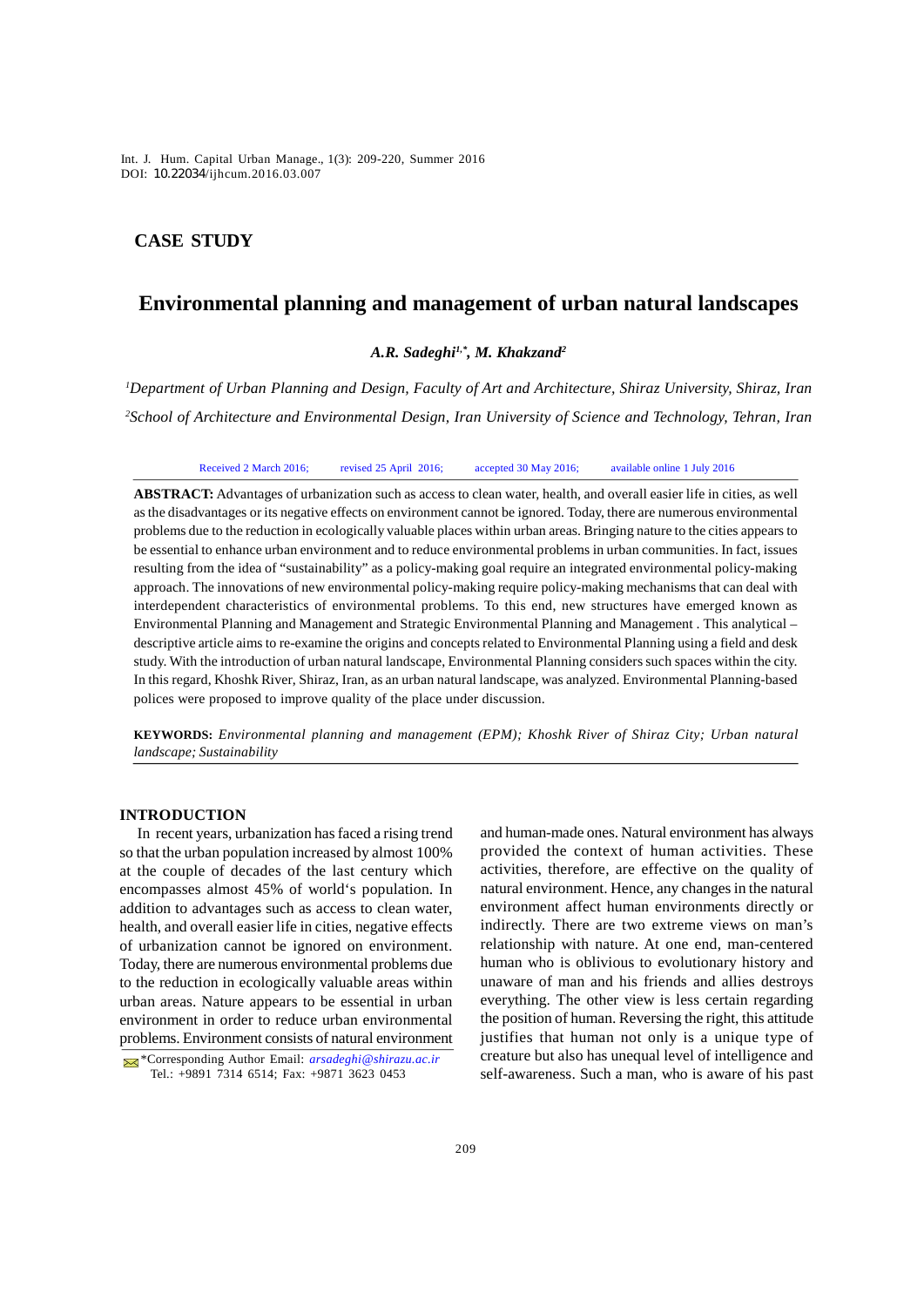and his unity with everything, follows respect aspired by understanding. He also seeks his creative role.

With an emphasis on the second view point, we must acknowledge that this man arising from nature calls peace for his tired and anxious soul and seeks his lost identity only in a natural landscape which is the obvious and clear manifestation of emotions and culture. Connection with nature synchronizes us with life cycles and rhythm, the change of seasons, and the tides or the life cycle of plants and animals (Bell, 2015; McCormick and Athanas, 2008). The natural context has always formed the culturally valuable centers of civilization. Unquestionably, any disturbance in this context also threatens the nature of the formed symptoms. More extensively, the disturbance of relationships between the natural and cultural landscape threatens the hidden values in both sides.

On the other hand, some planning experts have introduced a new EP approach. They believe that "Environment" is not fragmented, so, the policy that is supposed to deal with it cannot be fragmented. Therefore, "Environmental Planning" is a general and integrated approach to deal with the environment beyond the traditional, professional, and administrative borders directing toward guaranteeing long-term goal of environmental sustainability. It is placed next to other elements such as energy policymaking, waste management, water resources management, and pollution control. Although the importance of land use and other important aspects of traditional approaches are not denied in EP approach, it is not considered the only important element because the EP followers believe that no profession or group can claim to have completely inhibited the planning process.

With focus on common point in village, city, and nature, Environmental Planning and Management (EPM) follows integrated planning and management and its surrounding area. Therefore, it covers three fields: Rural Planning, Regional Planning, and Urban Planning. Therefore, this article aims to review environmental planning-related concepts using analytical-descriptive research method and literature review. Then, it studies the role of EP in restoring and enhancing the natural scenery of urban seasonal rivers.

#### **MATERIALS AND METHODS**

#### *Natural Landscape as an Environmental Element*

A natural landscape is the original landscape that exists before it is acted upon by human culture (EPA, 2003). According to this definition, *Natural Landscape* is not influenced by human activities and it is untouched

and pristine so that all living creatures and its natural aspects are free to change and move. Natural Landscape might only consist of non-living elements, living creatures, or both. Natural Landscape has historically been controlled by natural flows and it is out of human's interference (Masnavi *et al.,* 2007). Natural Landscape is, in fact, the interplay of the forces that have created it. Its context has been extended prior to the human presence. Although finding a place on earth that is not affected by human presence is almost impossible, any place which is left behind or human activities are removed in such place can restore to its natural landscape. The word "semi-natural" refers to places modified by human influence but retained many natural features (Fernandes, 2000; Andrews, 2004). In contrast to this point of view, another opinion defines human being in close contact with natural landscape and raises the following question: can we intentionally change the environment in a way that is more deserving of humans and other living things in the world? (MacHarg, 2007) In fact, landscape, more or less, requires human intervention in order to be natural. Meanwhile, in order to obtain valuable things and products from the nature, it is essential to work in line with the nature and not against it (Bell, 2015). Natural landscapes are the contexts for human life. They are effective in shaping the civilization's cultural identity and are the source of human inspiration (Irani Behbahani and Shafee, 2007; Hansen, 2010).

 It is claimed that defining the very complex word of "nature" leads to the creation of definitions for "utilization", "preservation", and "restoration" (Irani Behbahani and Shafee, 2003; Mcneely and Harrison, 1994). Two opinions, in fact, are in contrast to each other. On one hand, one attitude praises nature devoid of human presence and believes that "whatever touched by people will ruin" (Spirn, 2005). On the other hand, the second attitude supports the presence of human next to the nature as its supporter and even sometimes savior. According to this point of view, nature can be monitored by enhancing knowledge, understanding the natural landscape, and avoiding greed. Today, redefining the word "nature" and its relationship with the role of human appears to be essential due to the extent of destruction and unlimited exploitation of man from the nature. Haman, in fact, needs to take special responsibility for the conservation and wise management of wildlife habitats which have already been destroyed by various factors (United Nations,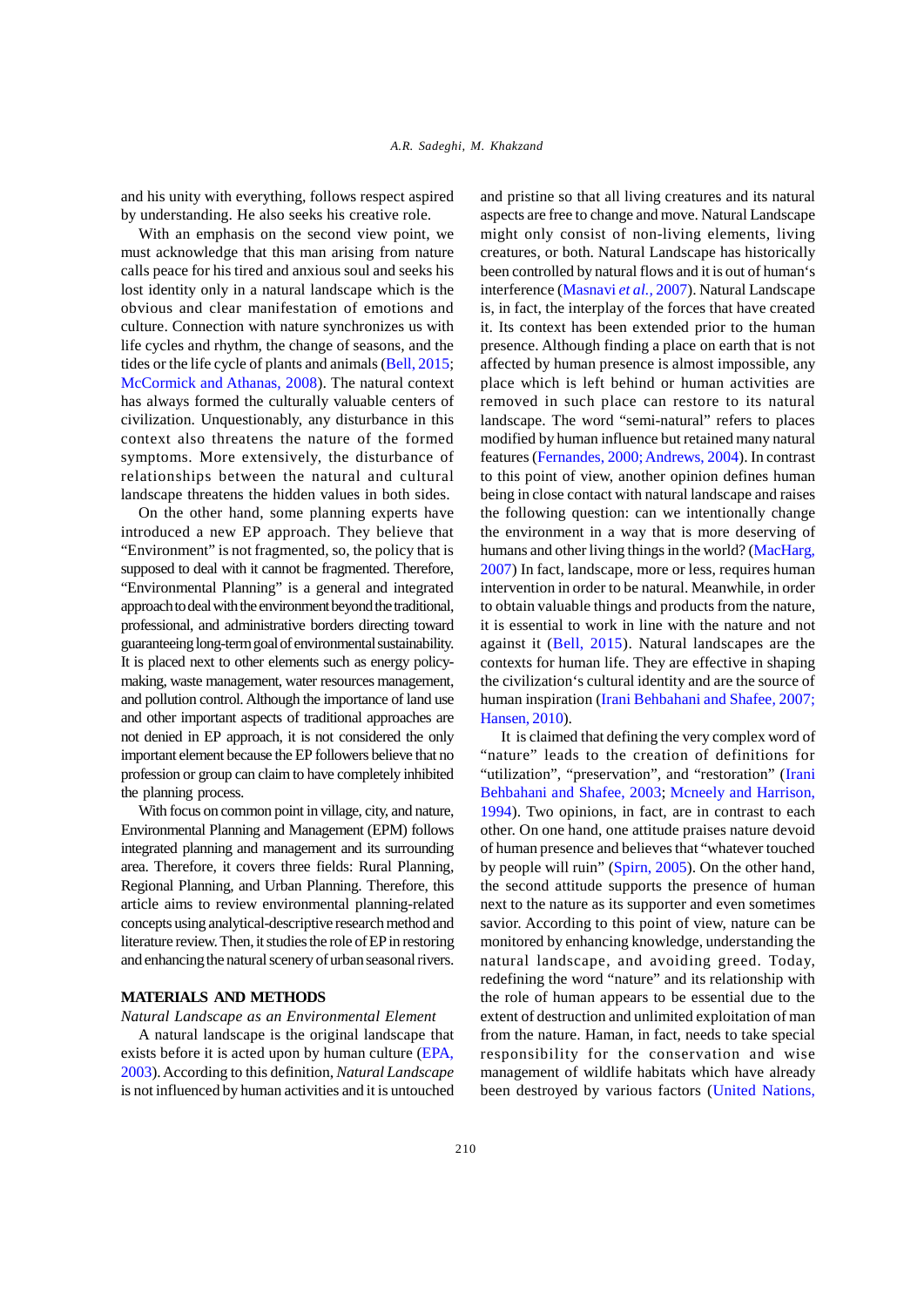1972). Furthermore, nature conservation is very important as the source of life, context, educator, holy home, the context of challenge, and more importantly, unknown companion recovery, and the source of meaning (MacHarg, 2007; Khorasani Zadeh, 2003; Parvinian, 2003).

## *Environmental Planning and Management Roots of EPM in Urban Planning*

EP is one of new topics for the appropriate and sustainable use of land facilities and possible environmental prevention which has recently been taken into account (Al Sheikh *et al*., 2009). Concerning the roots of such planning in urbanization and urban planning, it is claimed that urban planning is mainly rooted in social reform. As a result, two objectives are taken into account including higher social equality and higher level of citizens' participation in decision-making processes. Therefore, various international conferences and in particular Earth Summit have enlivened the equality and democratization of decisionmaking questions. Two terms, *Equality* and *Participation*, became a part of New Environmental Agenda in national and international levels. In this document, Capacity Building is highly regarded. "social equality" and " people's participation and decisionmaking democratization" have gained an important role in environmental policy making after they were taken into account in the Earth Summit. Most authorities, politicians, and decision makers consider them the main elements of "sustainability" in international level. Although "social equality" and "democracy in decision making" are considered the main elements of "sustainability" and "environmental planning" by environment supporters, social groups that take advantage of political and economic power, they are not forced to surrender based on environmental altruism at local, national, and international level (Abdi Daneshpour, 2008; Wheeler and Beatley, 2005; Prank and Ul-Haq, 2001). Based upon UNESCO definition of environmental development, two dimensions are considered including the recognition of the role of people in development process and endogenous necessity of development process (Bahram Soltani, 2008). In this regard, four main principles are introduced as justification of the need for EP in land development and urban planning. The first principle forms the basic foundations in land use that, wherever possible, firstgrade agricultural lands, as a natural resource highly

regarded as the highest value to society in long term, need to be maintained. Even if the current demand for food does not require the preservation of such lands, this principle will remain unchanged because it is impossible to forecast the future of food supply and population growth. The second principle is associated with the *need for healthy water*. This means that water resources, wherever they are, need to be preserved as a vital and scarce source for human life. The third principle is the *need for clear air* in order to avoid the exposure to the development of various diseases. According to this principle, not only toxic chemicals released into the air need to be controlled but also any possible strategy needs to be used in order to reduce air pollution and clean the air naturally such as using dense vegetation. The fourth principle is *shelter*. Considering growing population, efforts need to be made to accommodate people based upon their lifestyle. In today's world, such measures raise the economic and social support of the poor guaranteeing of landuse planning, social and economic planning in order to ensure the fact that decisions meet the needs the best possible way (Beer and Higgins, 2013).

#### *Framework of EPM Activities and Basic Concepts*

Imposing environmental criteria in urban designing can lead to major changes in the structure, texture, appearance, and quality of the environments (Carmona, 2003). It also enhances the urbanization knowledge. The objective of environment is to create human and human-oriented cities, designed and built to live, work, relax and finally the manifestation of human talents (Bahram Soltani, 2008). Therefore, Resource and EP became the main type of planning when the nature was the center of social concern. These planning activities were institutionalized with the establishment of new and voluntary organizations to preserve the environment at local, national, and transnational levels using rules and regulations concerning the clean water and air. EP is based upon ecological imagination which is a sub-group of Ecological Planning. Like other sectorial planning, EP has a similar planning process. Experts and natural scientists such as pathologists, petrologists and botanist are required to analyze the status quo, detect constraints, threats, potentials, opportunities, and resources, and help forecast the consequences of human intervention in natural structure; however, environmental planners need to design and implement such integrated plans and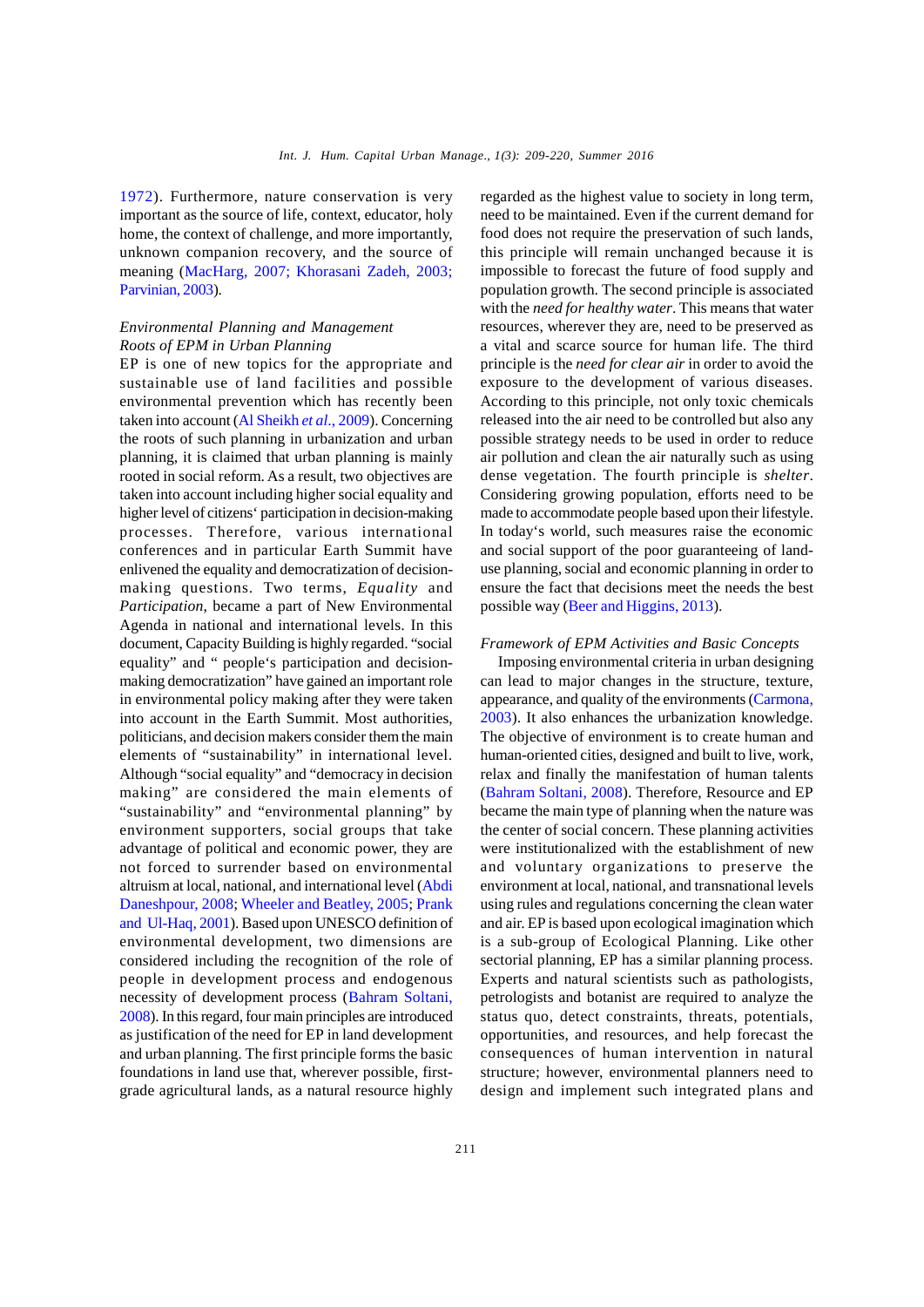change them into strategies and recommendations in line with policy making in public sector (Abdi Daneshpour, 2008). The Fig. 1 has demonstrated the principles of environmental planning.

Like other technical aspects, environment acts in two dimensions: Inter-sectorial and Sectorial. In inter sectorial dimension, environmental thought flows into other sectors and affect the designing process. Such effectiveness usually lacks spatial needs (Bahram Soltani, 2008). EP covers a wide range of fields in different organizations within the legal frame. EP fields are 1. To detect areas in environmentally critical conditions or they are unique such as natural naturally preserved areas or lands exposed to floods and other natural disasters and 2. To locate activities that destroy the natural environment such as nuclear power plants, landfills, and high-voltage power lines. Environmental resources consist of energy, taken into account since 1973, jungles, agricultural lands, oceans, and seas. They are both the agenda in public planning and policy making. Environment has become a globally important and political issue. The world has reached a stage concerning the relationship between environment and society in which economic, social, political, and cultural changes occur in response to both environmental changes and prevention of factors threatening the survival of human beings. EP covers a wide range of planning activities such as reducing air pollution, reducing water pollution, and waste disposal. In most

countries, Environment Impact Statement (EIS) is obligatory for planners to integrate environmental issues and other fields of planning (Abdi Daneshpour, 2008).

#### *EPM Main Objectives*

Environmental protection is only helpful when it is able to prevent problems in the future, acts as national development driving force, and is actively involved in all planning levels from the beginning to end. This is achieved when environmental protection is highly regarded in national planning system and sectorial planning moves toward integrated planning (Bahram Soltani, 2008; Leitman, 1999).

Concerning EP objectives, it is considered for endogenous and sustainable development. Human is the basis of development not increased number of industrial units, number of personal cars, or expansion of luxury urban areas. In such planning, the main development policies are targeted to meet the basic needs of society and in particular the weakest layers of society. Based upon this objective, other goals are reliant on national resources, orientation in line with meeting the basic needs of society, the use of compatible technology with environment, supporting technology and small-sized techniques, and the users (Bahram Soltani, 2008). Sachs believed in three main topics for environmental development: (1) Independence and sovereignty of natives in decision-

Environmental Planning Principles 1. Urban Planning concepts, Land-use Strategies, Environmental Planning in order to determine nature and features of the incompatible concepts 2. A Survey on new environmental agenda and in particular "sustainable development" policy 3. A Survey on three issues A: Land Policy, B: Land Ownership, C: Land Price rise resulting for status quo betterment 4. Paying attention to Equality and people's Participation to democratize decisions

Fig. 1: Environmental planning principles (Abdi Daneshpour, 2008)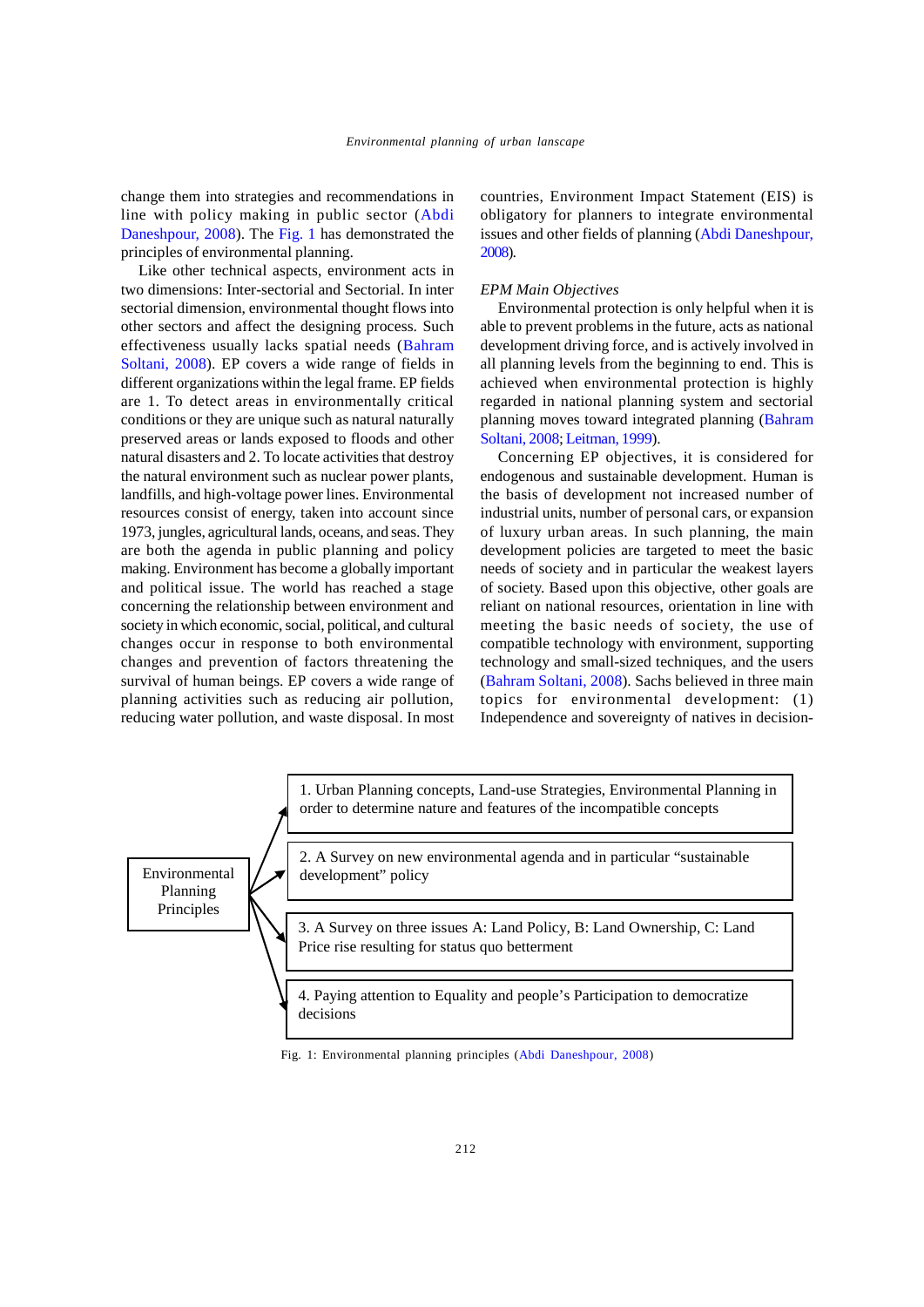making and the search for native style that are specific to historical, cultural, and ecological fields; (2) Fair recognition and satisfaction of human needs relying on the meaningful and purposeful entity; and (3) Observing ecologic possibilities which means search following the development in harmony with nature (Sachs, 1996). These objectives are to correlate local, national, and global levels, identify socioeconomic groups and environmental topics, and detect the equality and democratic participation.

First Objective: Conservation of resources

Guaranteeing the supply of natural resources for existing and future generations through efficient use of land, less non-renewable resource waste, and protection of biological diversity

Second Objective: Constructed space development It is mainly engaged with land-use planning process. This objective means development protection and use of constructed environment which is in harmony with natural environment and is respected. Meanwhile, the relationship is based on a balanced and advanced feature

Third Objective: Environmental Quality Enhancement This objective is based on EP which focuses on impacts borders and forecasts the environmental condition. This objective is based on the following statement: to prevent or reduce processes which lead to environmental pollution along with capacity maintenance of ecosystem regeneration and development prevention which reduces human health or reduced quality of life

Fourth Objective: Social Equality

This objective requires definition for feasibly alternative and politically acceptable approaches. Applying such approaches change the consumption patterns, resource allocation, and accordingly behavioral, value, and life style patterns. This objective encourages preventing the development which increases the gap between the poor and rich and reduces social inequality

Fifth Objective: Political Participation

This objective believes that fundamental changes are possible only with people's awareness, change in values and behaviors through encouraging participation in political decision making in environmental reform at all levels from local to national and transnational levels (Abdi Daneshpour, 2008;IUCN, 2009).

#### *Resources and Features and EP Process*

 EP points out to different stages of water, soil, and plant resources which appear to be essential in policy

making for managers. These stages include the identification of problem, setting policies, and planning. In other words, two strategies are taken into account in EP: Policies that are adopted in response to a crisis and Procedures associated with development planning (Shayan *et al*., 2005). Procedures, plans, and problems are applied in different time scales covering a wide range of factors and conditions. EP process might be micro, medium-size, and macro scales covering short, medium, and long-term periods (Ahmadi, 1998).

EP is a modern strategy for urban planning where key resources and areas are identified. Then, they are maintained against uncertainties created by "market" or unplanned and competitive processes. These resources are two types: (1) Financial resources: will be limited due to economic downturn (both private and public financial resources) because urban planners have to seek other resources including voluntary innovations. (2) Environmental Resources: connects "sustainability" and "quality of life". Therefore, EP has the following features: A- Multiple Beliefs: One declared feature of EP is the emphasis on multiple-belief planning in order to strengthen equal opportunities and support disadvantaged groups by market forces. B- The continuous use of planning mechanism: EP followers believe that it is a better choice than reliance on market forces. C- Urban Planning flexibility and encouragement within EP frame: EP not only makes planning flexible but also facilitates development. D-The need for vision and strategic planning: in economic downturn, movement is intensified toward ideals and imagination. EP raises the need for intellectual and stronger bases. E- Paying attention to "Sustainable Development" and "Public Participation": EP requires being in line with the bases of sustainable development and democracy in decision making. F-Insist on public sector: market globalization and international nature of environmental problems being experienced by human lead to a Common Global Agenda. Planners will work in future worldwide concerning an ambiguous field where there is an overlapping between government, market, and voluntary institutions (Abdi Daneshpour, 2008).

Concerning the EP process feature, the following characteristics are pointed out: first, EP's Trans-Media feature such as different types of pollution including air, water, and soil pollution. That is why EP requires to integrate land-use planning functions formerly separated. Second, EP's Trans-sectorial feature: they ignore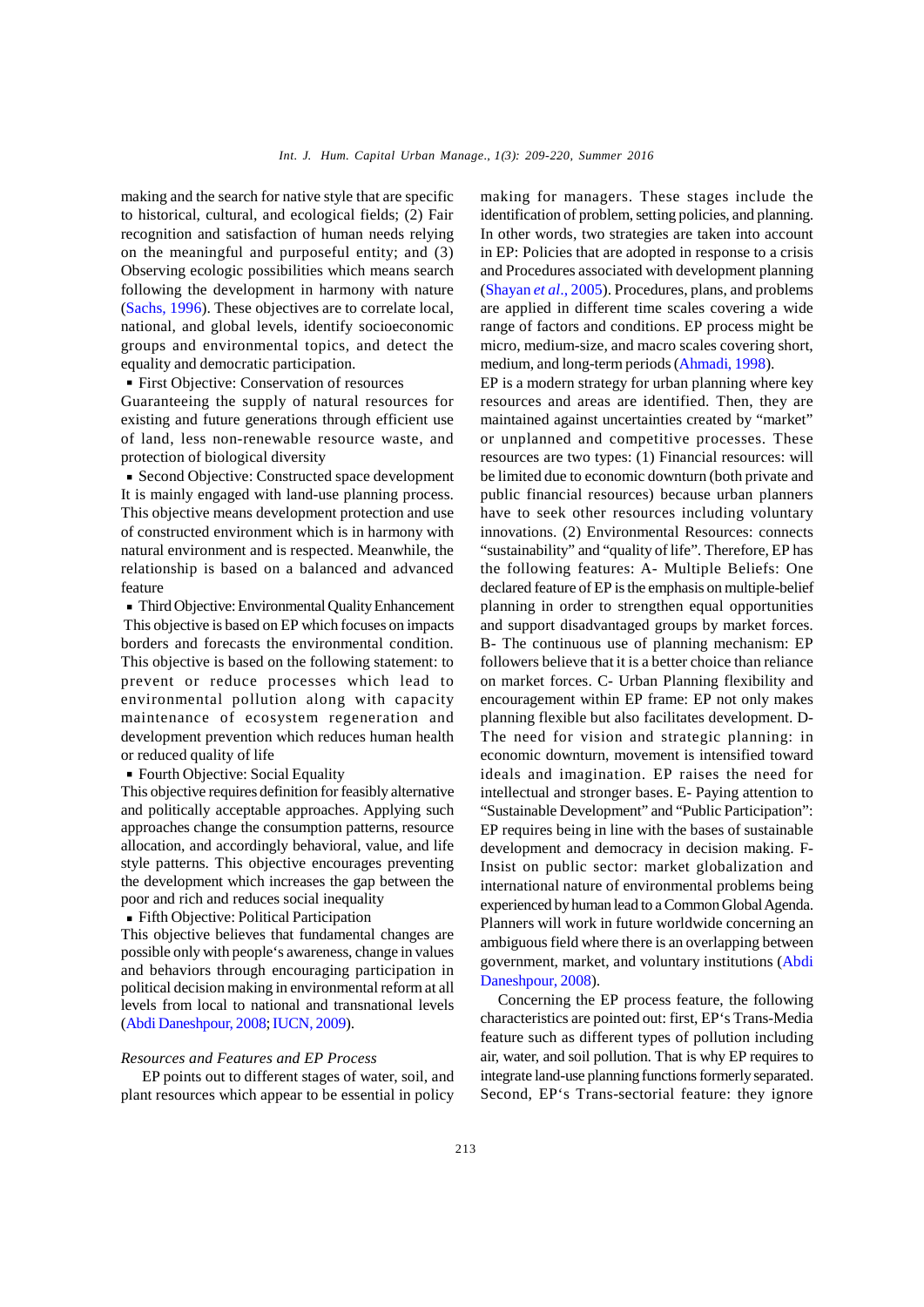traditional policy-making borderlines such as agriculture, industry, energy, transportation, and construction. On the one hand, they have dramatic environmental consequences, leading to resource depletion and pollution. On the other hand, the emphasis of policy making is production. Third: EP's Trans-Boundary feature: the effect of resource depletion and EP loss pass political boundaries in all geographical and administrative levels. Vertical integration is required at all levels of governments in order to coordinate and harmonize the actions in one level with other levels (ibid). The Fig. 2 has shown the ecological planning model and in the Fig. 3, the basic environmental planning process was introduced.



Fig. 2: Ecological Planning Model (Steiner, 2000)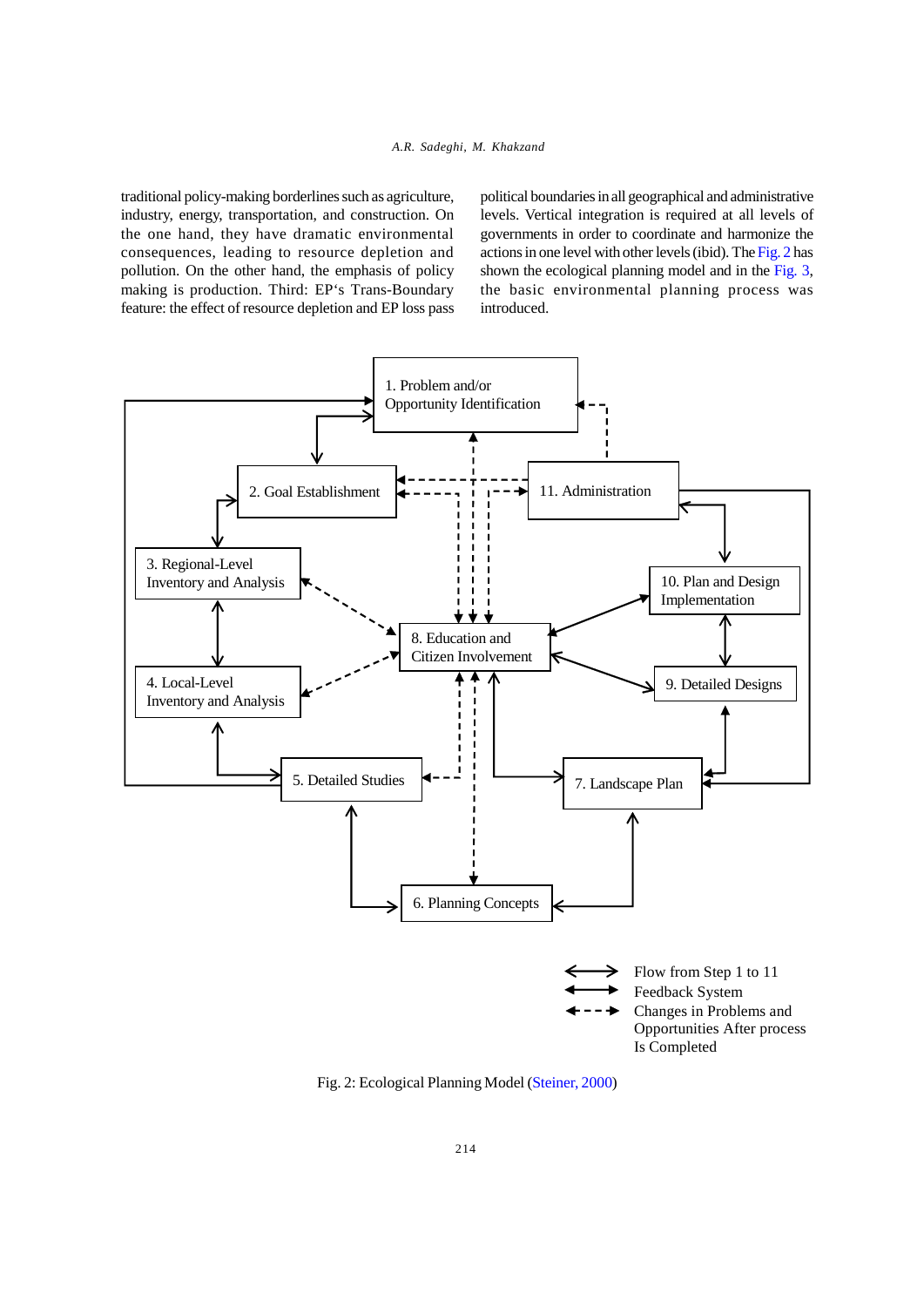

Fig. 3: The basic Environmental Planning Process (DTA/CAG, 2000)

#### **RESULTS AND DISCUSSION**

The Khoshk River is a seasonal river that passes through the city of Shiraz in a northwest to southeast direction. The river originates in the Shool and Kalestan mountains (2,990m high). After joining the Nahre-Azam and Tang-Sorkh rivers, the Khoshk River ends in Maharloo Lake (Eshragh, 1972; Kami Shirazi, 2000). It is essential to note that the path of the Khoshk River has been denatured into a direct line by the stone walls built on its sides, contributing to an increase in the linear speed of the river water. The discharge of the river significantly decreases in dry seasons of the year, especially in the summer. Khoshk natural riverbed and its natural riparian zones are the most superior natural and outdoor potentials. If this vast outdoor space is correctly organized and synchronized with human needs, not only it restores the Shiraz environment destruction but also it can provide the mental peace in a live, dynamic, and social context for the visitors. This zone is now engaged

with some problems such as the loss of animal and plant species, erosion, severe noise and environmental pollution, uncontrolled presence of cars, factories and industries in the vicinity of the river, waste water, and municipal waste in the natural environment. Along with culture building concerning regional environment conservation and promotion by visitors, some measures are recommended including the removal of incompatible land use with natural processes, water storage in high rain seasons by erecting water and soil dams in different points for the permanent presence of water in all seasons, motivation encouragement for the interaction with nature. Designing social, cultural, and recreational events can help the promotion of natural river bank. It is obvious that this is only possible by respecting cultural and native traditions and using EP solutions. The Tables 1 to 4 have demonstrated the integrated analysis of various aspects of the Khoshk River.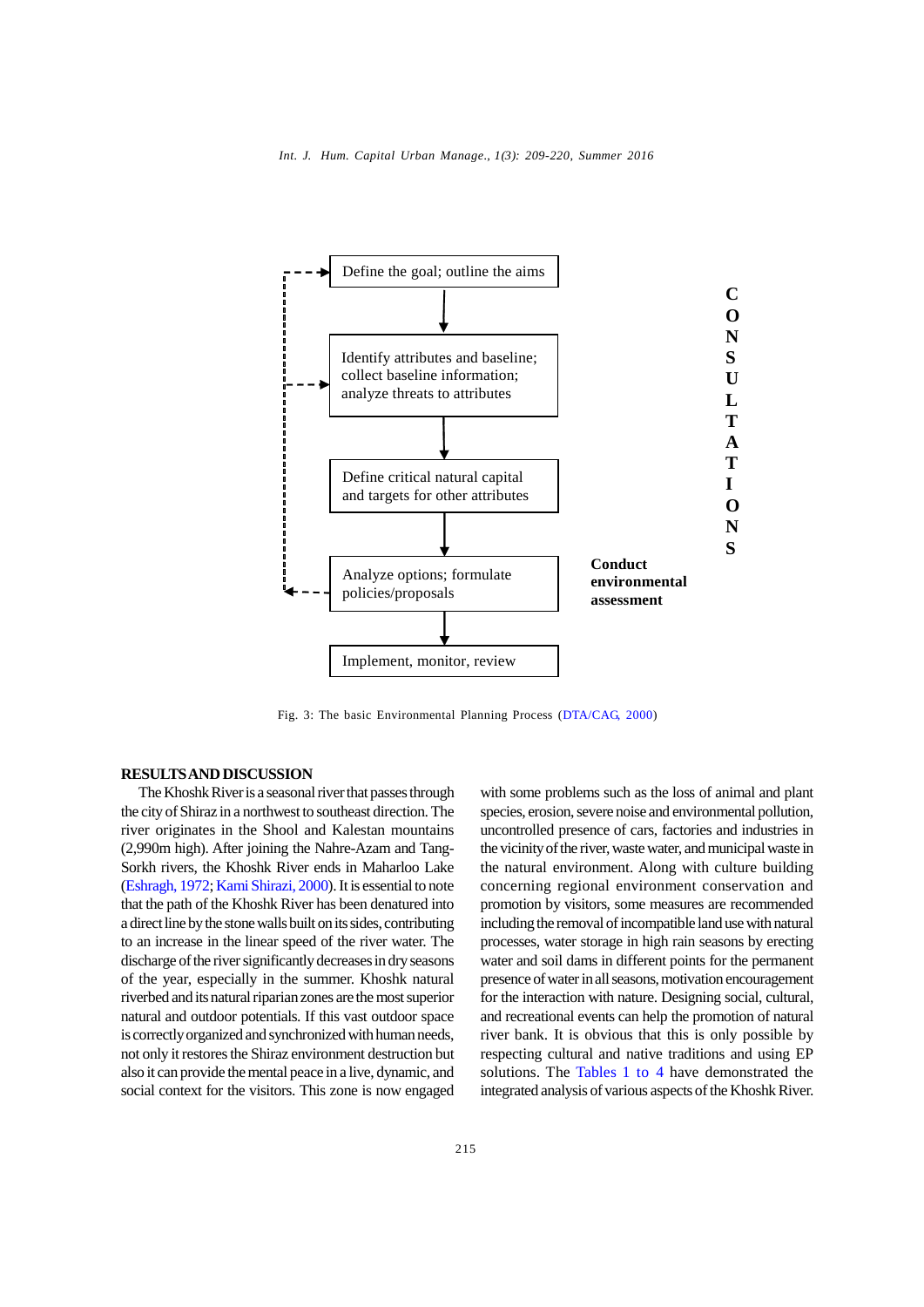# *Environmental planning of urban lanscape*

| Integrated analysis of the environmental dimension |                                                                        |                                              |                                                                                                              |                                                                                                     |
|----------------------------------------------------|------------------------------------------------------------------------|----------------------------------------------|--------------------------------------------------------------------------------------------------------------|-----------------------------------------------------------------------------------------------------|
| Topic                                              | Strength                                                               | Weakness                                     | Opportunity                                                                                                  | Threat                                                                                              |
| Natural<br>Elements                                | Presence of<br>environmental<br>elements such as<br>rivers, vegetation | Water Pollution in some<br>areas             | Opportunity to create a<br>variety of spaces with<br>various natural elements<br>(water, trees, rocks, etc.) | Destruction of natural<br>elements resulting<br>from non-compliance<br>with ecological<br>standards |
| <b>River Bed</b>                                   |                                                                        | No Clarity of natural<br>riverbed form       | Converting this abandoned<br>area into a beautiful river                                                     | Progressive<br>destruction of area<br>and becoming driving<br>area                                  |
| Riverside<br>Landscaping                           |                                                                        | Abandoned Areas and<br>lack of green space   | Natural landscaping<br>capability along the river and<br>regional beautification                             | Ugly and in<br>appropriate views<br>In the region                                                   |
| Flooring                                           |                                                                        | Cover many surfaces<br>with hard coating     | Using appropriate soil to<br>grow vegetation in river<br>floor and soft flooring                             |                                                                                                     |
| Link with the<br>surrounding<br>green space        |                                                                        | Green space only on the<br>edge of the river |                                                                                                              |                                                                                                     |

## Table 1: Integrated analysis of the environmental dimension of the Khoshk River

Table 2: Integrated analysis of the spatial dimension of the Khoshk River

| Integrated analysis of the spatial dimension |                                                                                                                                                                                                        |                                                                            |                                                                                                  |
|----------------------------------------------|--------------------------------------------------------------------------------------------------------------------------------------------------------------------------------------------------------|----------------------------------------------------------------------------|--------------------------------------------------------------------------------------------------|
| Strength                                     | Weakness                                                                                                                                                                                               | Opportunity                                                                | Threat                                                                                           |
| Overall defined frame<br>work for space      | -Lack of appropriate organization of<br>spaces<br>-No conformity of mass and space                                                                                                                     | Some nodes and<br>elements along the<br>axis to create different<br>fields | - Fragmentation and incoherence of<br>the masses<br>- Destruction of outdoor and green<br>spaces |
| Ability in Geometric<br>proportions of space | -Lack of Functional Mapping of<br><b>Spaces</b><br>-Inattention to the order of defining<br>dynamic and static spaces<br>-Lack of human scale<br>-Incompatibility between land and<br>residential uses | Creating micro-spaces<br>in general fields                                 | Lack of coherent design in order to<br>enrich the precious natural spaces<br>and gardens         |
|                                              | - Design Mismatch between micro-<br>spaces and the overall atmosphere<br>-Inattention to natural form of river<br>bed in designing edge                                                                |                                                                            | Unplanned land use change<br>especially to residential use                                       |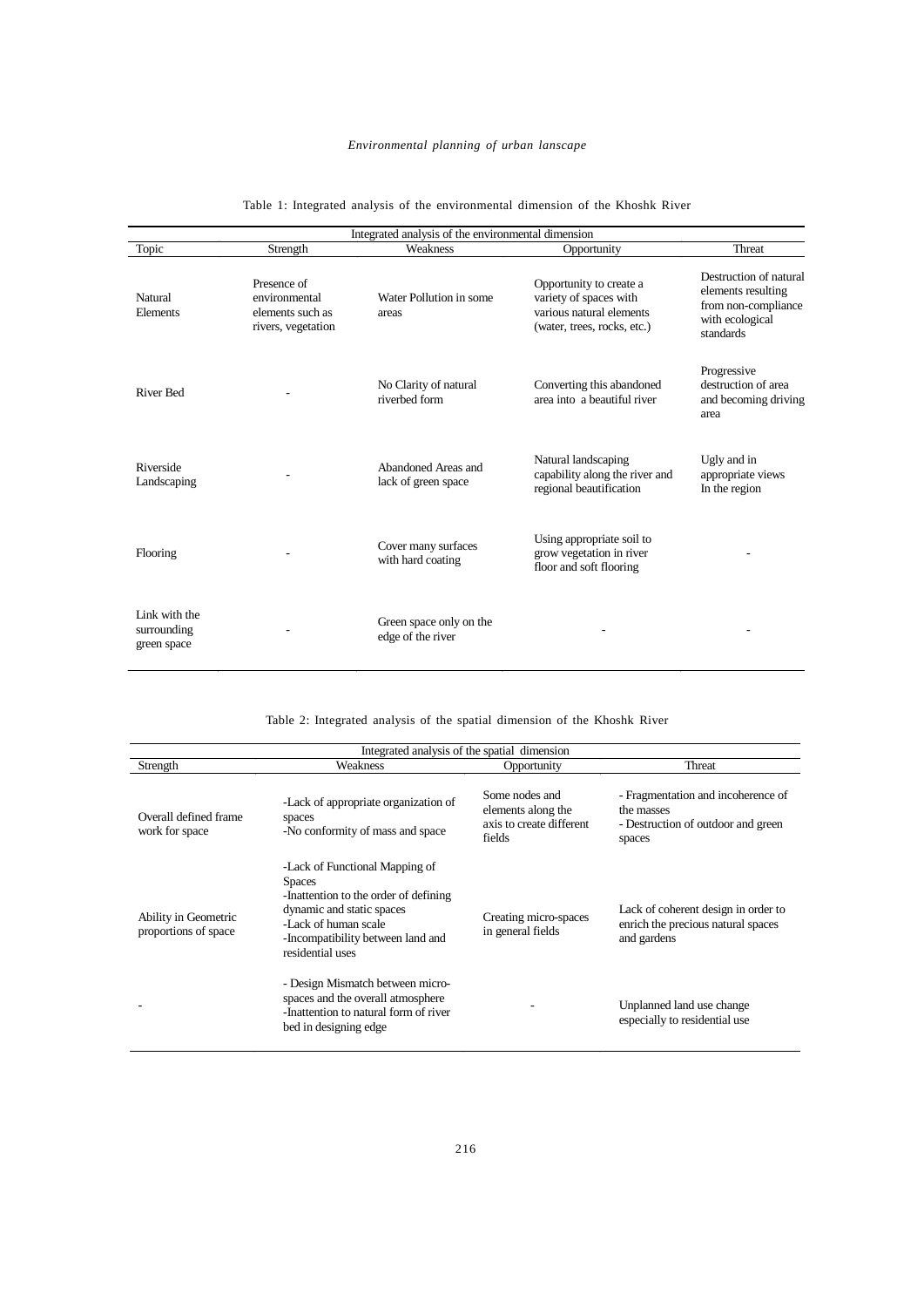## *Int. J. Hum. Capital Urban Manage., 1(3): 209-220, Summer 2016*

| Integrated analysis of the visual dimension |                                                     |                                                                                                                                 |                                                                              |                                                               |
|---------------------------------------------|-----------------------------------------------------|---------------------------------------------------------------------------------------------------------------------------------|------------------------------------------------------------------------------|---------------------------------------------------------------|
| Topic                                       | Strength                                            | Weakness                                                                                                                        | Opportunity                                                                  | Threat                                                        |
| Natural elements of<br>landscape            | favorable natural<br>scenery (water,<br>vegetation) | Lack of appropriate<br>organization of natural and<br>artificial landscapes                                                     | Many strategic<br>points to create<br>landscape<br>(appropriate)<br>visions) | Obstructing and<br>interfering with the<br>synthetic elements |
| Physical elements                           |                                                     | Inappropriateness and<br>disharmony of walls and<br>floors (materials, colors,<br>$etc.$ )                                      |                                                                              | Lack of thematic<br>designs                                   |
| Available Spaces                            |                                                     | - Poorly designed visual<br>spaces to create optimal<br>visual proportions<br>- The lack of visual<br>sequences along the river |                                                                              |                                                               |
| Intervening factors                         |                                                     | Visual interference due to<br>the presence of cars in space                                                                     |                                                                              |                                                               |

## Table 3: Integrated analysis of the visual dimension of the Khoshk River

Table 4: Integrated analysis of the perception dimension of the Khoshk River

| Integrated analysis of the perception dimension                                                                                                                    |                                                                                                                                                                                                                                                                                                                                                                                                                                                                            |                                                                        |                                                                                    |
|--------------------------------------------------------------------------------------------------------------------------------------------------------------------|----------------------------------------------------------------------------------------------------------------------------------------------------------------------------------------------------------------------------------------------------------------------------------------------------------------------------------------------------------------------------------------------------------------------------------------------------------------------------|------------------------------------------------------------------------|------------------------------------------------------------------------------------|
| Strength                                                                                                                                                           | Weakness                                                                                                                                                                                                                                                                                                                                                                                                                                                                   | Opportunity                                                            | <b>Threat</b>                                                                      |
| -The presence of river in<br>people's imagination<br>- Closeness to perceive the<br>space<br>-Some distinguished<br>features such as Chamran<br>and Zargari Bridge | - Lack of feeling of being next to water<br>(river) as an element of space identity<br>-Lack of experiencing the feeling of location<br>(not understanding the features of location)<br>- Lack of space sequences (lack of<br>coherence in the understanding of space)<br>- Lack of priority to pedestrians in<br>understanding space<br>- Lack of emphasis on existing indicators<br>(such as bridges) for space readability<br>- River detachment from the urban texture | The opportunity to<br>create readability using<br>edge element (River) | Obstruction and confusion in<br>understanding space with the<br>synthetic elements |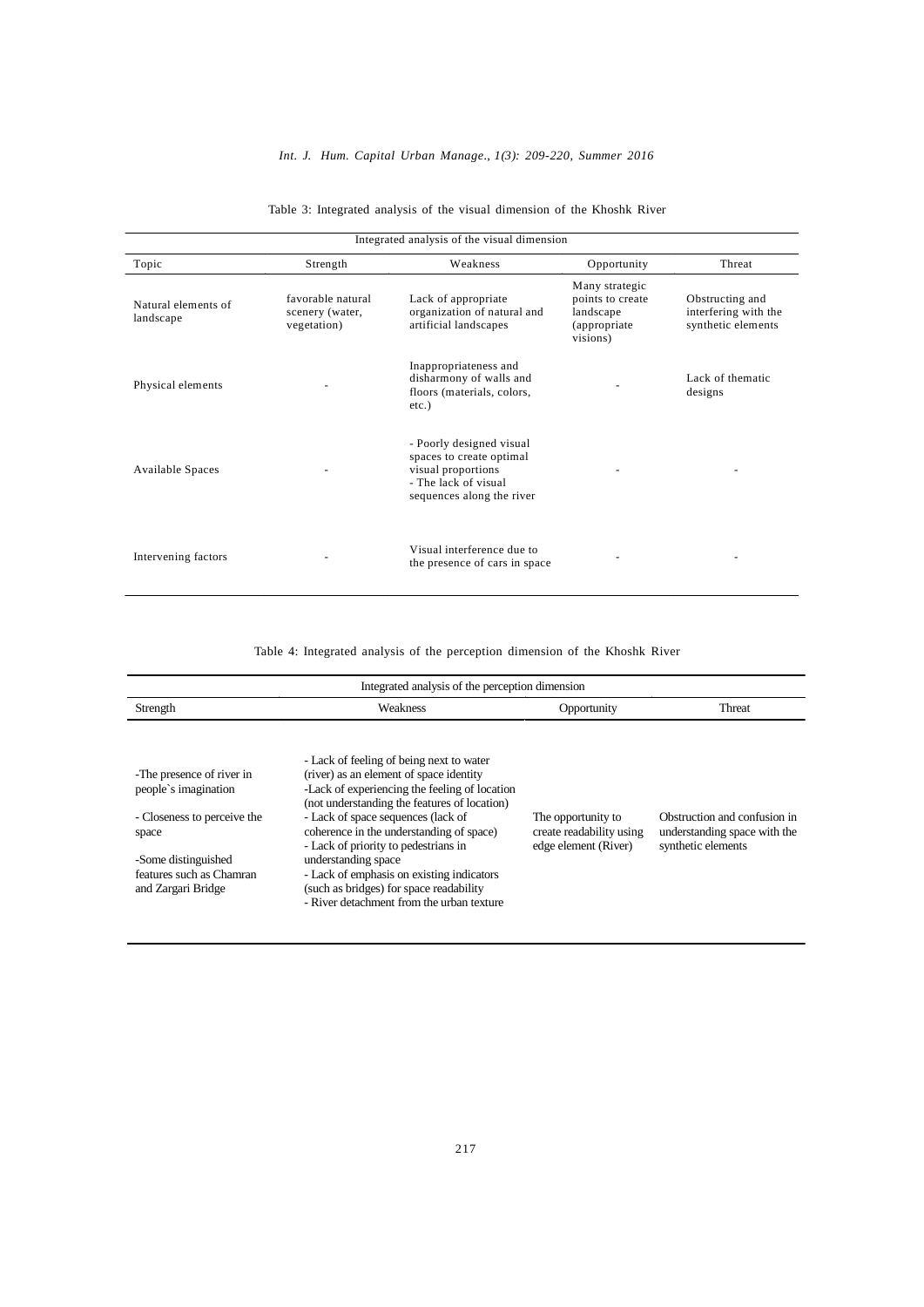Also, Table 5 has shown the recommendations for future organization and planning of Shiraz Khoshk River.

#### **CONCLUSION**

Considering the replacement of the traditional planning methods (comprehensive-rational planning) with incremental approaches in most countries, Strategic Environmental Planning and Management (SEPM) defined three fields including A-Strategic Thinking and action B- Making a participatory process, and C- incremental method of practicing. In terms of urban landscape EP, it is claimed that nature and landscapes, whatever meaning they have, need to be the center of decision making and designing due to their values. Appropriate and correct planning and designing mean to objectify the possible uses of the concerned areas.

In conventional approaches of EP and design, most cross-sectional information compared with the status quo is analyzed within some factors including things, direction, topography, soil, vegetation, etc. Then, plans are offered based upon them for a certain period of time. In this approach, time and its consequences are

not considered in growth patterns or environment change in EP design and planning. As a result, the certain nature of this approach conflicts with that of constantly changing EP, leaving dramatic effects on the fulfillment of planning objectives. The weaknesses and shortcomings of such attitude lead to the use of strategic approaches to identify, analyze, and plan decisions intertwined with time and changes resulting from this connection. In this regard and considering the status quo, it is claimed that the latter approaches are based on chaos and complexity theory and follow to identify and realize the rules governing the growth and changes of phenomena during the period of time in order to offer a more comprehensive and flexible overview toward environment, phenomena, and pattern of changes.

This article aims to use chaos and complexity theory in a natural context for EP plan and design in order to analyze the environment. This way environmental patterns and the trend of their emergence are analyzed. Since landscapes are important parts of our surroundings, landscape EP is considered an informed attitude toward environment and nature that is formed

Table 5: Recommendations to organize natural landscapes of Khoshk River, Shiraz, Iran

| Macro-Objectives of Natural<br>Landscape EPM                                                                | Natural riverbed EP strategies and management                                                                                                                                                                                                                                                                                                                                                                                                                                                                                                                                                                                                                                                                                                   |
|-------------------------------------------------------------------------------------------------------------|-------------------------------------------------------------------------------------------------------------------------------------------------------------------------------------------------------------------------------------------------------------------------------------------------------------------------------------------------------------------------------------------------------------------------------------------------------------------------------------------------------------------------------------------------------------------------------------------------------------------------------------------------------------------------------------------------------------------------------------------------|
| Reconstruction and<br>restoration of riverbank as a<br>living creature                                      | -Public access to water edge as a project indicator<br>-Encouraging riverside path as a daily and recreational route<br>- Providing a variety of land uses along the edge of the water (from park to refreshing and interesting<br>cultural, recreational and commercial activities)<br>- Providing nightly activities along with daily activities as well as special places for children along with<br>adult spaces<br>- Equipment for public art<br>- Adding spaces for special events along the river<br>-Enriching spaces with recreational equipment which supports the relaxation, picnic, observation, etc.<br>-erecting trails by increasing the separation gap between cars and pedestrians in order to enhance the<br>safety of paths |
| Maintaining, improving, and<br>enhancing the awareness of<br>river's biological and<br>ecological resources | -Restoration of natural habitats<br>-Creating accessible and more usable green space along the river<br>-Raising awareness of the river's natural resources through public education programs, signs and<br>-Re-protecting an re-improving the features and performance of the natural river<br>-Looking opportunities to restore riparian<br>-Creating an integrated visual system at water's edge<br>-Creating landscape along the trails                                                                                                                                                                                                                                                                                                     |
| Enhance the visual quality                                                                                  | -Controlling height and orientation of buildings, in order to maintain the aesthetics of the river from the<br>city<br>-Placing the main façade of buildings next to riverside toward the river and outdoor space toward the<br>riverside<br>-Trails overlooking the river                                                                                                                                                                                                                                                                                                                                                                                                                                                                      |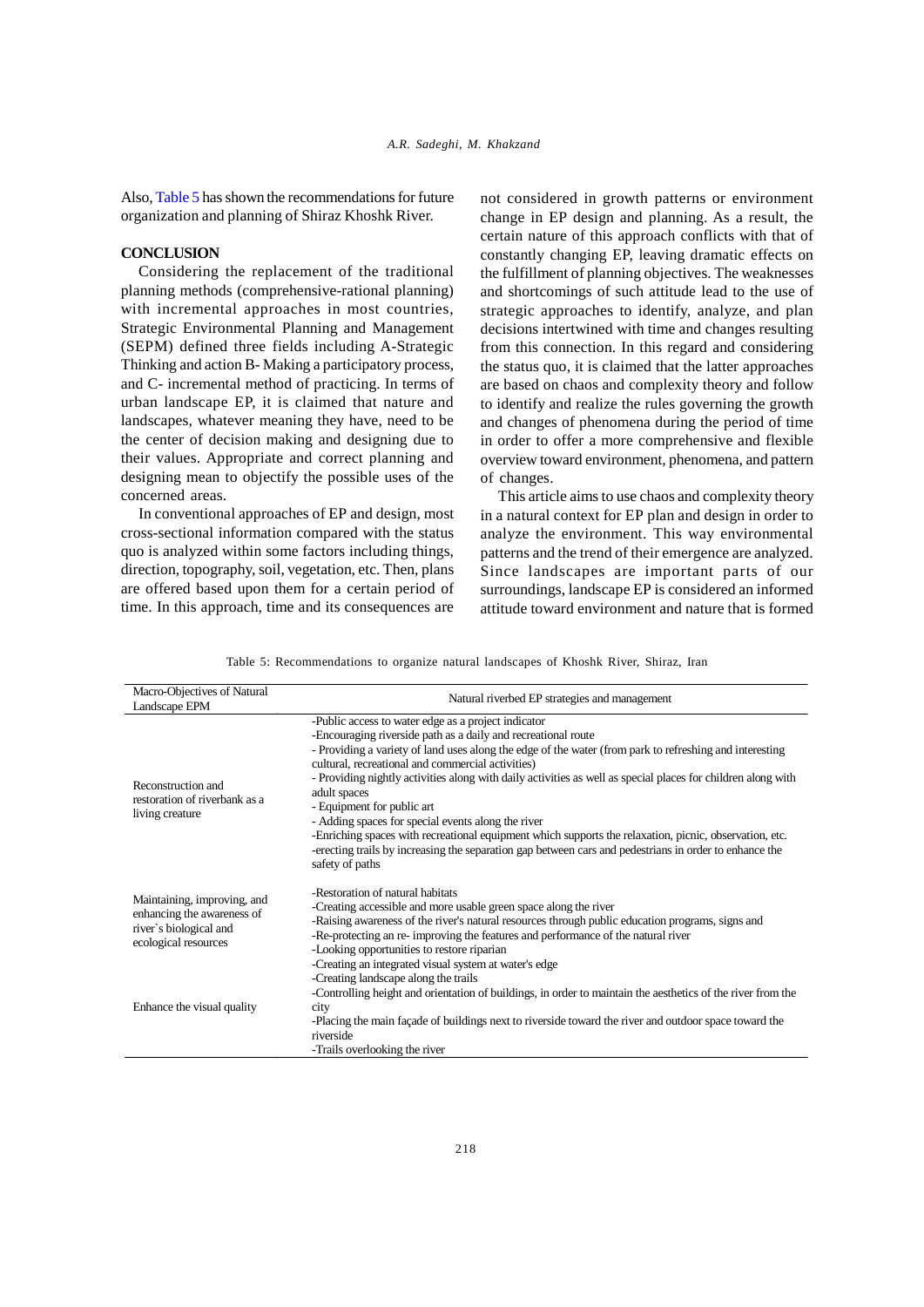by relying on protective factors of environmental and spatial values in order to promote ecological, social, economic, and cultural ability of each region. Landscape EP is an informed process of organization, planning, and physical change in environment and nature. Landscape EP is the creation of attractive, exciting, meaningful, and sustainable environments and views. Therefore, landscape EP is first considered the factor to create harmony among ecological, technological, and cultural factors. This design might be performed similar to the

nature which finally leads to the creation of landscape, reflecting a clear manifestation of nature (Fig. 4).

In this case, the designed landscape is a long-term process which finally leads to sustainability; however, a balanced and complex ecologic system is not created. Therefore, nature is the main theme in natural landscaping divided into two sections:

1. Principles related to ecosystem's spatial landscape: for instance, considering the shape and vastness of spots, avoiding fragmentation of the habitat, link and



Fig. 4: Environmental Planning and Management Process